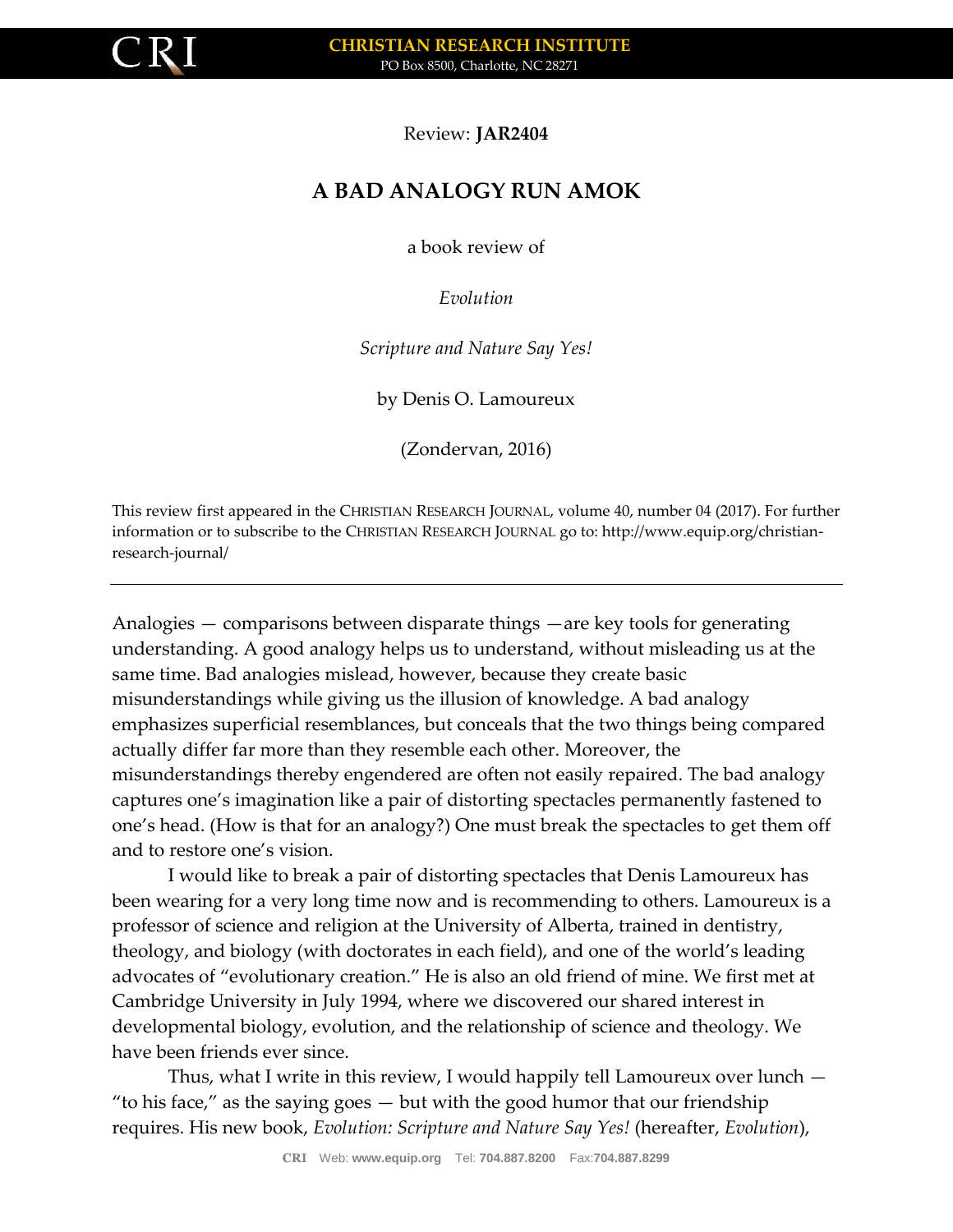contends that biological evolution can be compared accurately to embryological development. Both processes were set up by God, Lamoureux thinks, to produce the outcomes God desired. The book says a lot more than that, of course, but I want to focus on what I will argue is this exceedingly bad analogy at the heart of Lamoureux's case for evolutionary creation. Evolution as a biological theory of origins is *nothing at all* like the embryological development of an animal.

Now, in an important sense, Lamoureux knows this already and does not need me to point it out. He knows that evolution, as commonly presented in biology textbooks and taught to students, rests on a "blind chance" premise, built into the theory's essential logic by Charles Darwin himself, in 1859, and followed by most biologists ever since. After his initial formulation of evolution by natural selection in the late 1830s, Darwin tenaciously clung to this "variation as a chance event" premise throughout the remainder of his life. The novel variations, on which the evolutionary process depends for its raw materials, arise in organisms strictly as a matter of random change, without respect to their future utility or "fitness value."

One can observe Darwin's tenacity about this foundational randomness premise in his lengthy correspondence with the Harvard botanist Asa Gray (1810–1888), a Christian who thought that God providentially guided the right variations to occur. "To take a crucial example," Darwin wrote to Gray in November 1860, "you believe 'that variation has been led along certain beneficial lines.'— I cannot believe this."1Darwin's disbelief never wavered; he simply could not accept Gray's proposal that variation was guided, because that would entangle God in the evolutionary process, and Darwin wanted a theory where God did as little as possible.

Nor can modern evolutionary biologists accept Gray's "guided variation" proposal. The theory of evolution, as expressed at every level in current biology, from introductory textbooks on up to technical journals, stresses that "genetic variation occurs randomly, not in response to the needs of a population or organism….Genetic variation is random."<sup>2</sup> No one is watching over or directing what changes occur.

As a Christian, however, Lamoureux wants to avoid this foundational commitment to blind chance and randomness; therefore, he distinguishes what he calls "teleological evolution" from "dysteleological" or "atheistic evolution." The latter represents the theory as taught in the biology department at the University of Alberta.

**Another Flavor of Evolution?** Teleological evolution, on the other hand, is the theory advocated by Lamoureux. As he describes it, "From this point of view, evolution is a planned natural process that heads toward a final goal — the creation of the universe and life with men and women. If this is the case, the Creator made the world through 'teleological evolution'" (52).

To support this goal-directed interpretation of evolution, Lamoureux turns to the step-wise processes of animal and human development, namely, the orderly, speciesspecific transformations that occur as fertilized eggs become adult fruit flies, frogs, or human beings. He writes, "I have yet to meet a Christian who thinks that the Creator came out of heaven to miraculously attach an entire leg or arm to their developing body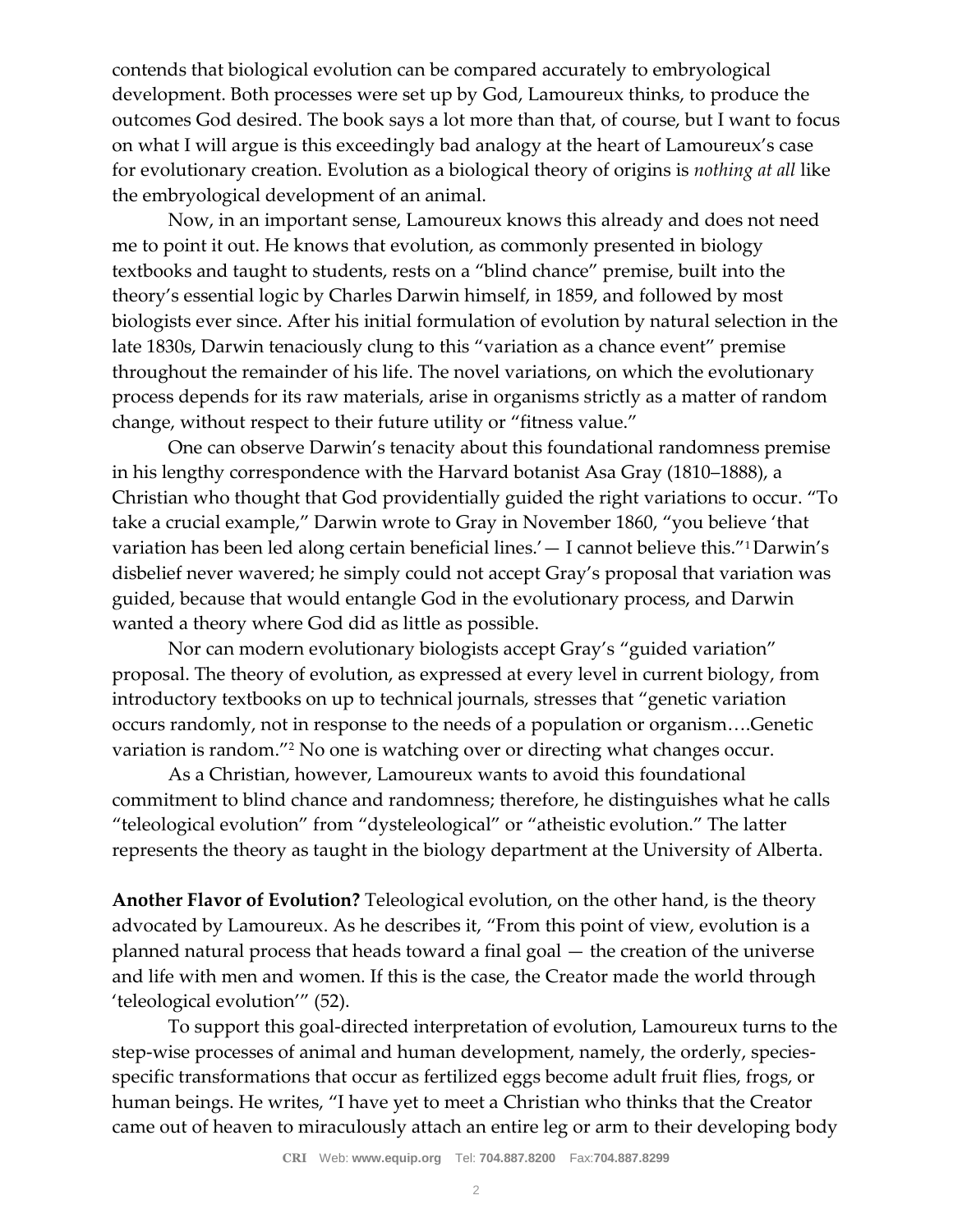in the womb. Instead, we believe that the Lord creates every person through his *ordained* and *sustained* embryological mechanisms….Is it possible that the Lord created another set of creative mechanisms in nature that scientists call 'evolutionary processes'?" (42).

The first problem with this "Evolution-Embryology Analogy" (Lamoureux's own term) is that Lamoureux nowhere explains what evolution *as a biological theory* actually asserts, so that we can compare that theory point-by-point with the details of animal development. Evolution as presented in *Evolution* amounts to little more than one species changing into another over long periods of time; the book says nothing about how those changes occur.

Thus, the Evolution-Embryology Analogy turns out to be only this: two different things are changing (species / a developing organism); those changes occur naturally (via evolution / via development); God instituted both processes to carry out His will. Easy and clear enough, right?

Well, not really. The table below compares neo-Darwinian evolution — the theory one learns at almost any high school or university — to animal and human development.

|                                                                | <b>Evolution by Natural Selection</b><br>(and other undirected processes)                                    | Animal (including human)<br><b>Development</b>                                                    |
|----------------------------------------------------------------|--------------------------------------------------------------------------------------------------------------|---------------------------------------------------------------------------------------------------|
| <b>Initial Conditions</b>                                      | Origin of life by random<br>chemical processes on<br>the early Earth                                         | Information-rich egg,<br>produced in complex<br>maternal environment,<br>fertilized by sperm.     |
| <b>Sources of Information</b><br>(instruction set)             | Environmental conditions,<br>random (i.e., undirected and<br>unpredictable) mutations                        | Billions of base pairs of<br>maternal and paternal<br>DNA; egg structure;<br>maternal environment |
| <b>Outcome in Form</b><br>and Function                         | Usually unpredictable over<br>long time scales, given many<br>random mutations and<br>changing environments  | Usually predictable,<br>given known constraints<br>on possible changes<br>in normal development   |
| Are human beings<br>certain to be produced<br>by this process? | If we start in the primordial<br>soup, and rely on random<br>genetic changes along the<br>way? Definitely NO | If we start with a normal<br>fertilized human egg?<br>All things being equal,<br><b>YES</b>       |

Notice that *at every point* the two processes differ.

With normal development, once one knows what species the fertilized egg belongs to, one can predict with near certainty the final form (i.e., the distant target) of the process. Given half a chance, a fruit fly embryo wants to turn into an adult fruit fly, via a welldefined embryonic pathway. The developmental trajectory is guided with precision by the maternal environment (e.g., her ovarioles, where the egg itself is constructed), and DNA instructions from both parents. Moreover, we never expect to see a beetle or even a honeybee at the end of the road. Fruit fly eggs turn into fruit flies.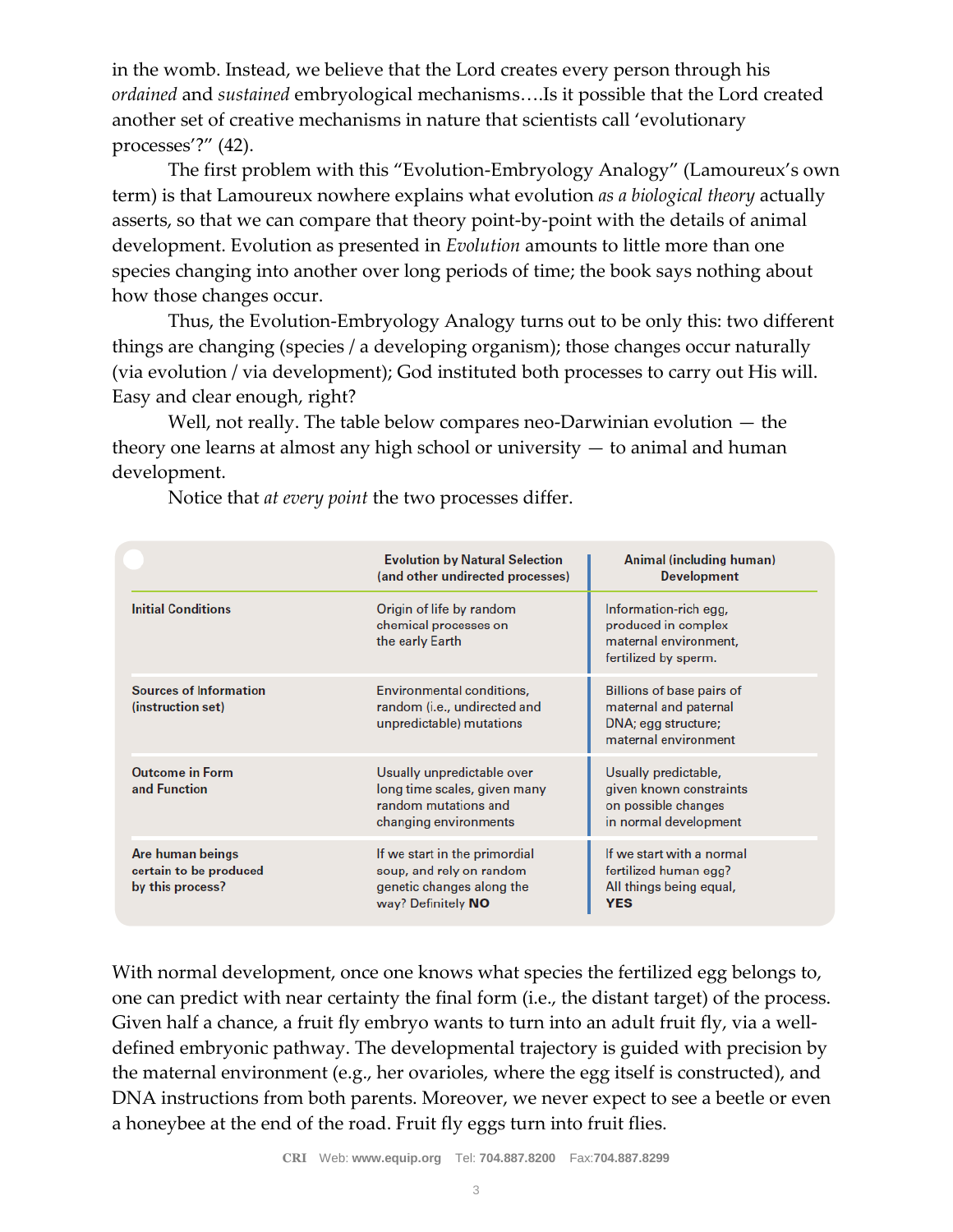Given half a chance, a human embryo is headed toward a squirming, wailing baby, and eventually a teenager glued to her iPhone. Normal development always produces a representative of the same species, and no other. There are no chimps in the hospital's maternity ward, unless they are visiting from the zoo.

**Sorry, the Randomness Is Inescapable.** How about evolution by undirected natural processes? There the outcome is anyone's guess, because the ultimate origin of novelty (and new species) is random genetic mutations, and we cannot know in advance what will pop out of the lottery tumbler of cosmic randomness. Evolutionary textbooks stress this conclusion, typically repeating it a few times so the readers cannot possibly miss the lesson. "Man is the result of a purposeless and natural process," wrote leading neo-Darwinian paleontologist George Gaylord Simpson, "that did not have him in mind."<sup>3</sup>

In the evolutionary process, as it commences on the early Earth with the formation from chemistry of the first cells, there is nothing — literally, *no thing*  corresponding to the detailed instructions present in any animal or human embryo. In short, evolution as usually formulated, and embryonic development, are as different as any two processes can be.

As noted above, Lamoureux has a name for this textbook version of evolution: he calls it "dysteleological," and in a twopage table in *Evolution*, he notes that the theory rests on "blind chance and natural processes." Dysteleological evolution is *not* the theory Lamoureux wants you to accept.

**The Trouble with Content-Free Adjectives.** So let's try another analogy to see if we can put our finger on the problem with his alternative "teleological" evolution. "Teleological" as an adjective comes from the Greek root *telos*, meaning "end, purpose, or goal." With teleological evolution, at least *some* aspects of the standard theory, as documented in the table above — fundamental randomness, for instance — must be modified. Otherwise, we will end up in the same place, with humans as the unexpected outcome of an undirected process. The logic of neo-Darwinian explanation allows for no other conclusion.

Analogy: suppose you and I visit an ice cream store. *Ice cream* is the noun; *chocolate, vanilla, pistachio, mint chocolate chip, espresso coffee,* and *strawberry* are the adjectives. I order pistachio ice cream. After looking over all the options, you choose mint chocolate chip. *The adjectives make a difference to the outcome.* You do not expect a cone filled with vanilla ice cream if you ordered mint chocolate chip.

One may search the whole of *Evolution* to learn how the adjective "teleological" makes any explanatory difference to evolutionary theory, but Lamoureux does not provide the answer. He has simply parked an adjective in front of "evolution," but it is impossible to say what it is doing there. As my Discovery Institute colleague Steve Meyer puts it, "teleological" is a distinction that doesn't make a difference. For scientific or explanatory purposes, "teleological" is an entirely empty modifier. If we want to know how evolution works, we had best consult a biology textbook, and we're right back at the standard theory, with its randomness premise.